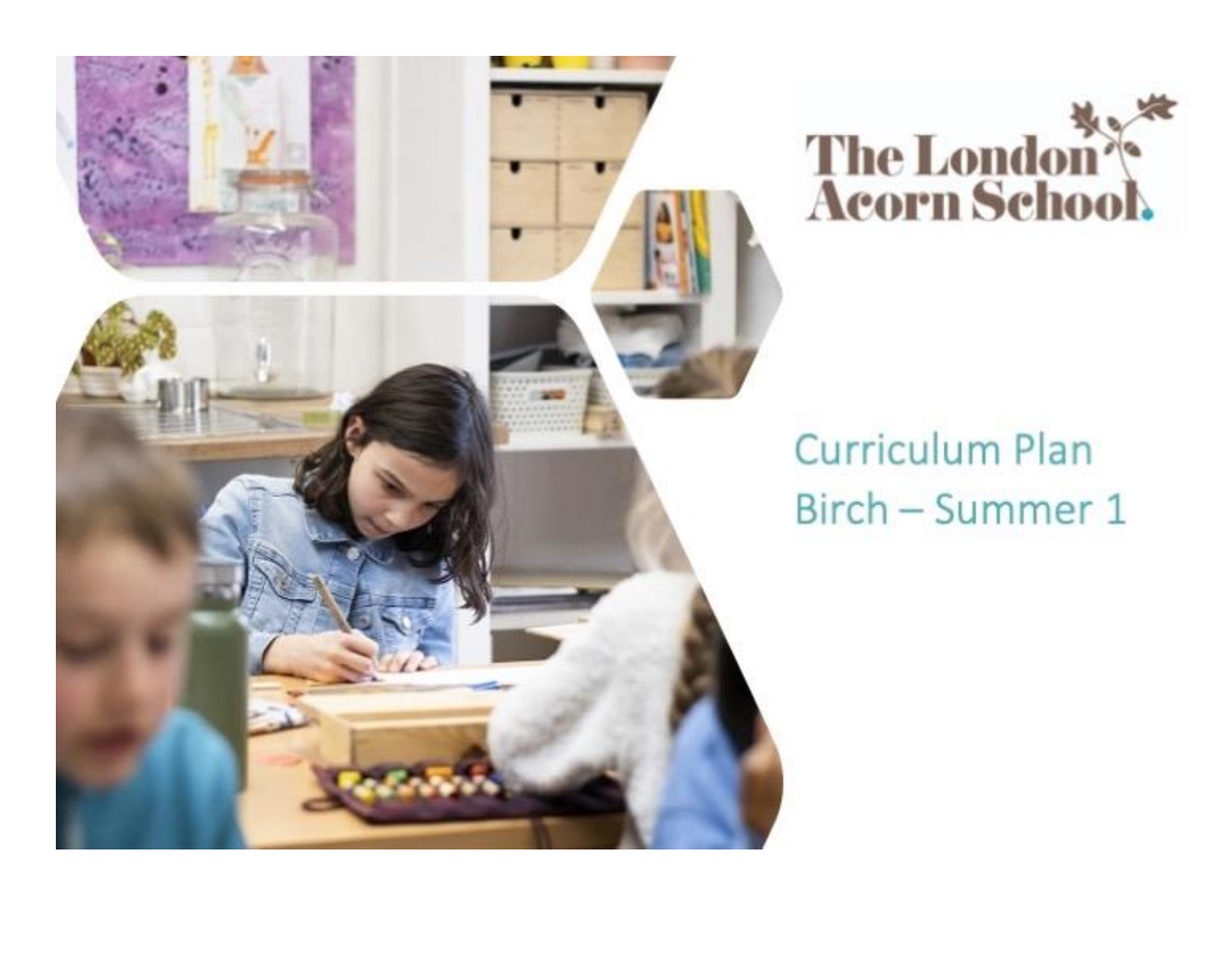# The London

#### Programmes of Study

Class/ Year class 2 year 3 Term Summer First half term

#### Unit title : GARDEN of EDEN

Literacy Genres Stories with familiar settings: Bill's New Frock [Babcock]. *Anne Fine* (3 weeks) Reports: (3 weeks) Shape Poetry & Calligrams: (1 week)

#### Reading Enhancements

Adam and Eve & the garden of Eden- Jane Ray

| Literacy |                                                                                                                                                                                                                                                                                                                                           | <b>Maths</b> | Addition and subtraction<br>Add 3-digit and 1-digit numbers mentally, using<br>$\overline{\phantom{a}}$                                                                                                                                                                                                                                                                                                                                                                                                                                                                                                                                                           |
|----------|-------------------------------------------------------------------------------------------------------------------------------------------------------------------------------------------------------------------------------------------------------------------------------------------------------------------------------------------|--------------|-------------------------------------------------------------------------------------------------------------------------------------------------------------------------------------------------------------------------------------------------------------------------------------------------------------------------------------------------------------------------------------------------------------------------------------------------------------------------------------------------------------------------------------------------------------------------------------------------------------------------------------------------------------------|
|          | Grammar<br>To write in clear sentences using capital letters and full<br>stops accurately.<br>Writing to entertain:<br>Stories (Including re-telling, personal experiences real &<br>fictional)<br>Descriptions<br>Poetry<br>In character role (letter to recount / dairy entry)<br>Writing to inform:<br>Recount - First-hand experience |              | number facts; subtract 1-digit numbers from 3-<br>digitnumbers mentally using number facts; add and<br>subtract<br>column addition<br>$\overline{\phantom{a}}$<br>subtracting by counting up, and choosing<br>$\overline{\phantom{a}}$<br>appropriate methods to solve problem<br>Add 3-digit and 2-digit numbers using mental<br>$\overline{\phantom{a}}$<br>strategies<br>add two 3-digit numbers using mental strategies or<br>$\overline{\phantom{a}}$<br>by using column addition<br>use reasoning, trial and improvement to solve<br>problems involving more complex addition<br>Use column addition to add three 2-and 3-digit<br>$\overline{\phantom{a}}$ |
|          | Instructions - First-hand experience<br>NCR - Information booklet<br>Explanation - Observed process<br>Letter                                                                                                                                                                                                                             |              | numbers together and four 2-and 3-digit numbers<br>together<br>subtract 3-digit numbers using counting up<br>$\overline{\phantom{a}}$<br>solve word problems choosing an appropriate<br>method                                                                                                                                                                                                                                                                                                                                                                                                                                                                    |

 $\overline{a}$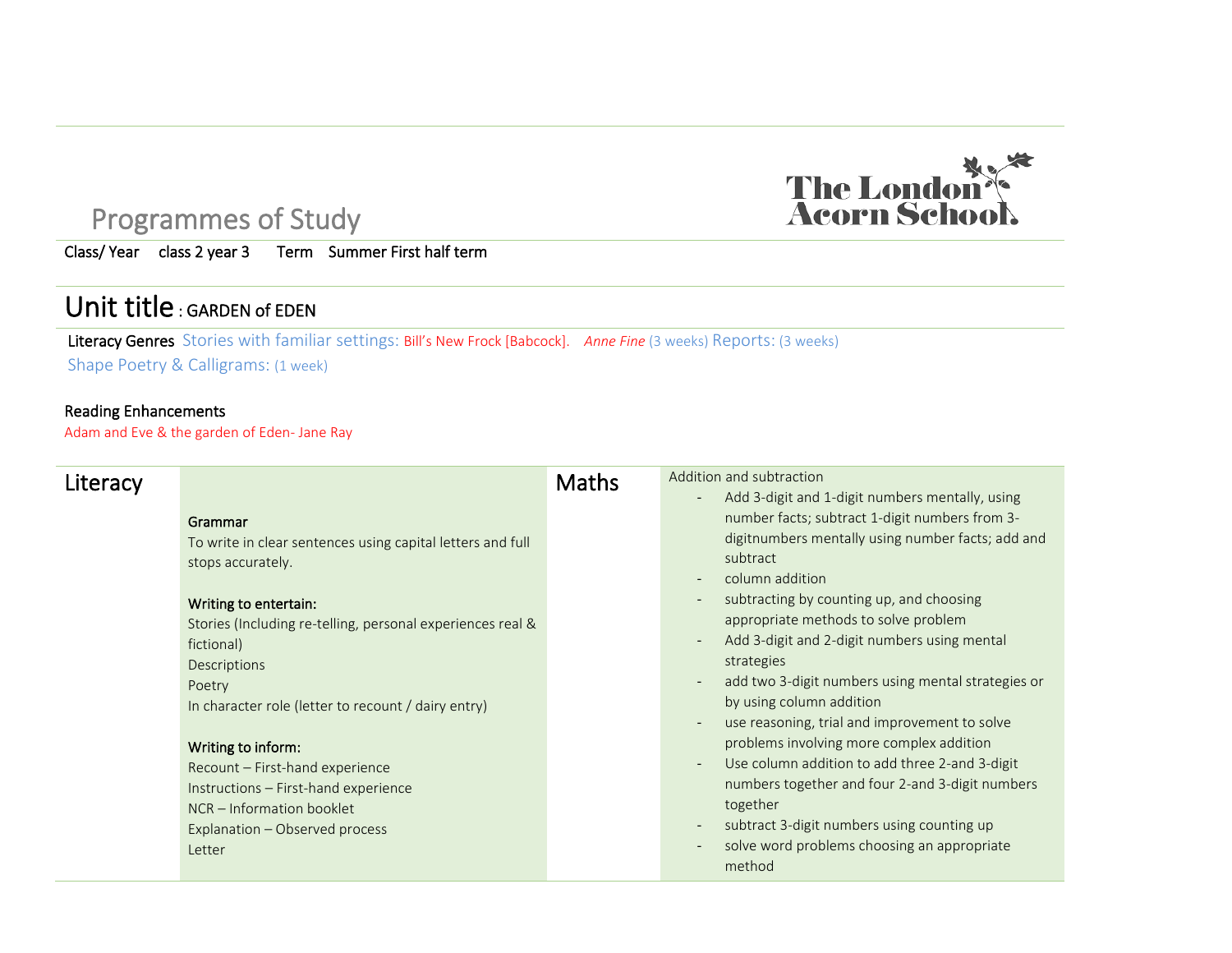|     | Progression in Reading Comprehension<br>Vocabulary /Inference/ predict/ explain/ retrieve/<br>summarise                                                                                                                                                                                                                                                                                                                                                        |                | Add 3-digit numbers using column addition<br>solve problems involving measures<br>solve subtractions of 3-digit numbers using counting<br>up<br>Problem solving, reasoning and algebra<br>Fractions, ratio and proportion<br>compare and order fractions with the same<br>denominator<br>begin to recognise equivalences of 1/2<br>add and subtract fractions with the same<br>denominator<br>Decimals, percentages and their equivalence to<br>fractions<br>finding tenths of amounts<br>recognise tenths and equivalent fractions<br>find one-tenth and several tenths of multiples of 10<br>and begin to find one-tenth of single-digit numbers |
|-----|----------------------------------------------------------------------------------------------------------------------------------------------------------------------------------------------------------------------------------------------------------------------------------------------------------------------------------------------------------------------------------------------------------------------------------------------------------------|----------------|----------------------------------------------------------------------------------------------------------------------------------------------------------------------------------------------------------------------------------------------------------------------------------------------------------------------------------------------------------------------------------------------------------------------------------------------------------------------------------------------------------------------------------------------------------------------------------------------------------------------------------------------------|
| Art | <b>MIXED MEDIA - COLLAGE</b><br>Study the work, style and design of the artist<br>$\bullet$<br>Gayle Gerson<br>Use the natural environment as a source for<br>$\bullet$<br>inspiration<br>Use photography and sketching to capture<br>$\bullet$<br>observations<br>Use visual and tactile elements including<br>$\bullet$<br>colour, pattern and texture, line and tone,<br>shape, form and space to create a woodland<br>collage in the style of Gayle Gerson | Humaniti<br>es | Geography<br><b>BIOMES</b><br>Know that a biome is a climatically and<br>geographically contiguous area with similar climatic<br>conditions, such as communities of plants, animals,<br>soil organisms, and viruses.<br>Describe and understand the key aspects of physical<br>geography including climate zones, biomes and<br>vegetation belts in relation to the Eden Project<br>Describe and understand key aspects of human<br>geography including the distribution of natural<br>resources such as water<br>Use fieldwork skills to observe and record and<br>present the human and physical features of the<br>Eden project                 |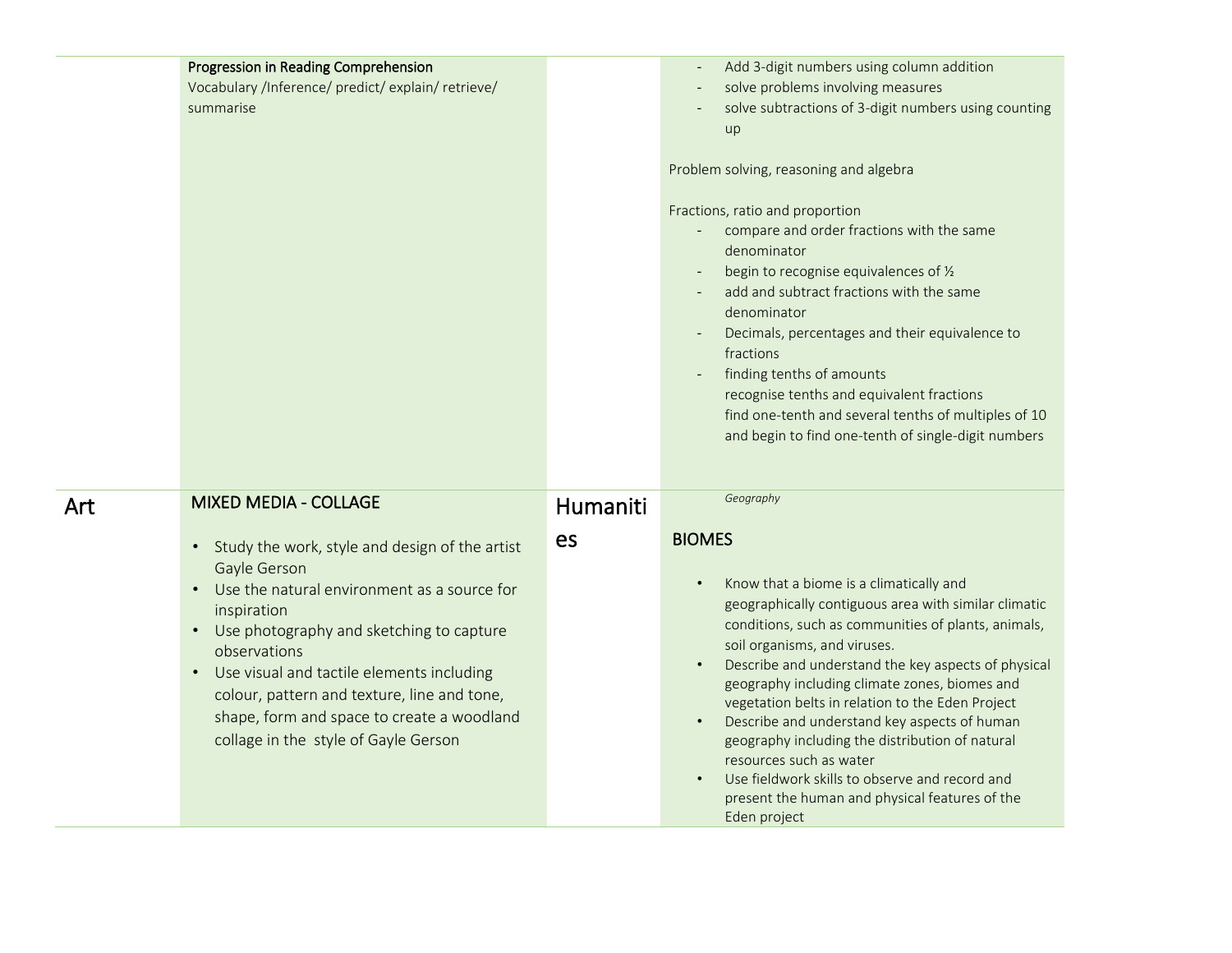|                                                            |                                                                                                                                                                                                                                                                                                                                                                                                                                                                                                                                             |                  | Understand how the human features (and design) of<br>the Eden project, impacts on the sustainability of<br>biomes.                                                                                                                                                                                                                                                                                                                                                       |
|------------------------------------------------------------|---------------------------------------------------------------------------------------------------------------------------------------------------------------------------------------------------------------------------------------------------------------------------------------------------------------------------------------------------------------------------------------------------------------------------------------------------------------------------------------------------------------------------------------------|------------------|--------------------------------------------------------------------------------------------------------------------------------------------------------------------------------------------------------------------------------------------------------------------------------------------------------------------------------------------------------------------------------------------------------------------------------------------------------------------------|
| Relationsh<br>ips and<br><b>Health</b>                     | Know that healthy friendships are positive<br>and welcoming towards others and do not<br>make others feel lonely or excluded<br>Know that most friendships have ups and<br>downs and that friendships can be<br>repaired and strengthened<br>Know what a stereotype is, and how<br>stereotypes can be unfair, negative or<br>destructive<br>Explore the concept of 'real boy', 'real girl'<br>Know that there are similarities and<br>differences between people<br>Support and show acceptance for what<br>makes people special and unique | Forest<br>School | Song: Dem Bones! Compare skeletons of different<br>vertebrates, obs classification<br>invertebrates/vertebrates, use of ground art, song. Bat<br>& Moth game. Extract pigments from stone/charcoal<br>and use for 'rock paintings'. ID elder wood, make beads,<br>use for crafting dragons, necklaces etc.                                                                                                                                                               |
| Design<br>and<br>technolog<br>y/<br>Woodwor<br>$\mathsf k$ | Wood work projects connected to Main lesson themes in addition to<br>projects derived from pupil interests                                                                                                                                                                                                                                                                                                                                                                                                                                  | Science          | <b>BIOLOGY - PLANTS</b><br>• Describe the functions of different parts of<br>flowering plants: roots, stem/trunk, leaves and<br>flowers.<br>• Know the requirements of plants for life and<br>growth (air, light, water, nutrients from soils<br>and room to grow) and how they vary from<br>plant to plant.<br>• Know how water is transported within plants.<br>• Know the life cycle of flowering plants including<br>pollination, seed formation and seed dispersal. |
| <b>Religious</b><br><b>Studies</b>                         | Pilgrimages                                                                                                                                                                                                                                                                                                                                                                                                                                                                                                                                 | <b>PE</b>        | ROUNDERS AND CRICKET/ SUMMER GAMES<br>Develop ball skills, field skills, develop team working<br>skills.                                                                                                                                                                                                                                                                                                                                                                 |